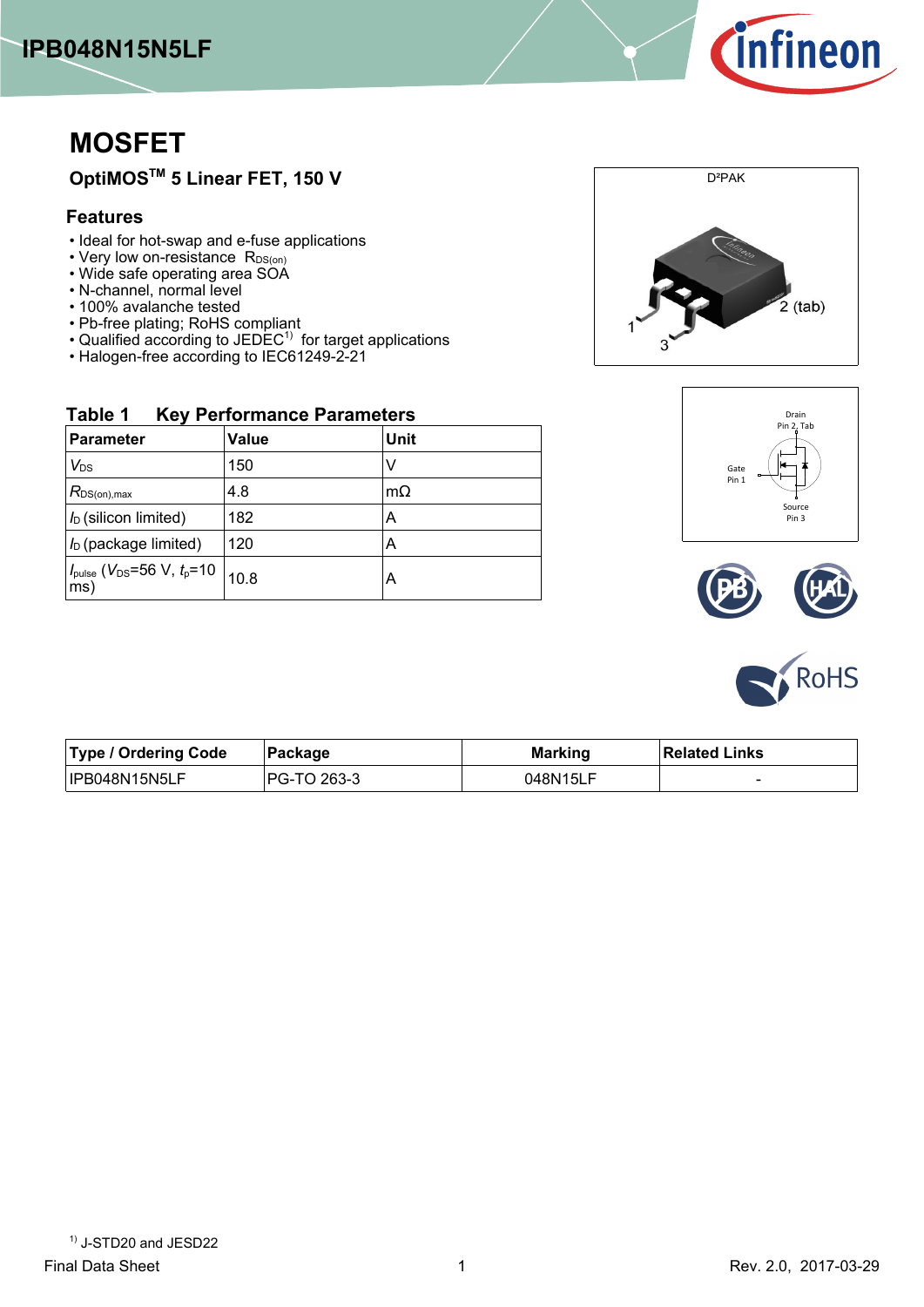

# **Table of Contents**

| Maximum ratings (and all and all and all and all and all and all and all and all and all and all and all and a |  |
|----------------------------------------------------------------------------------------------------------------|--|
|                                                                                                                |  |
|                                                                                                                |  |
|                                                                                                                |  |
|                                                                                                                |  |
|                                                                                                                |  |
|                                                                                                                |  |
|                                                                                                                |  |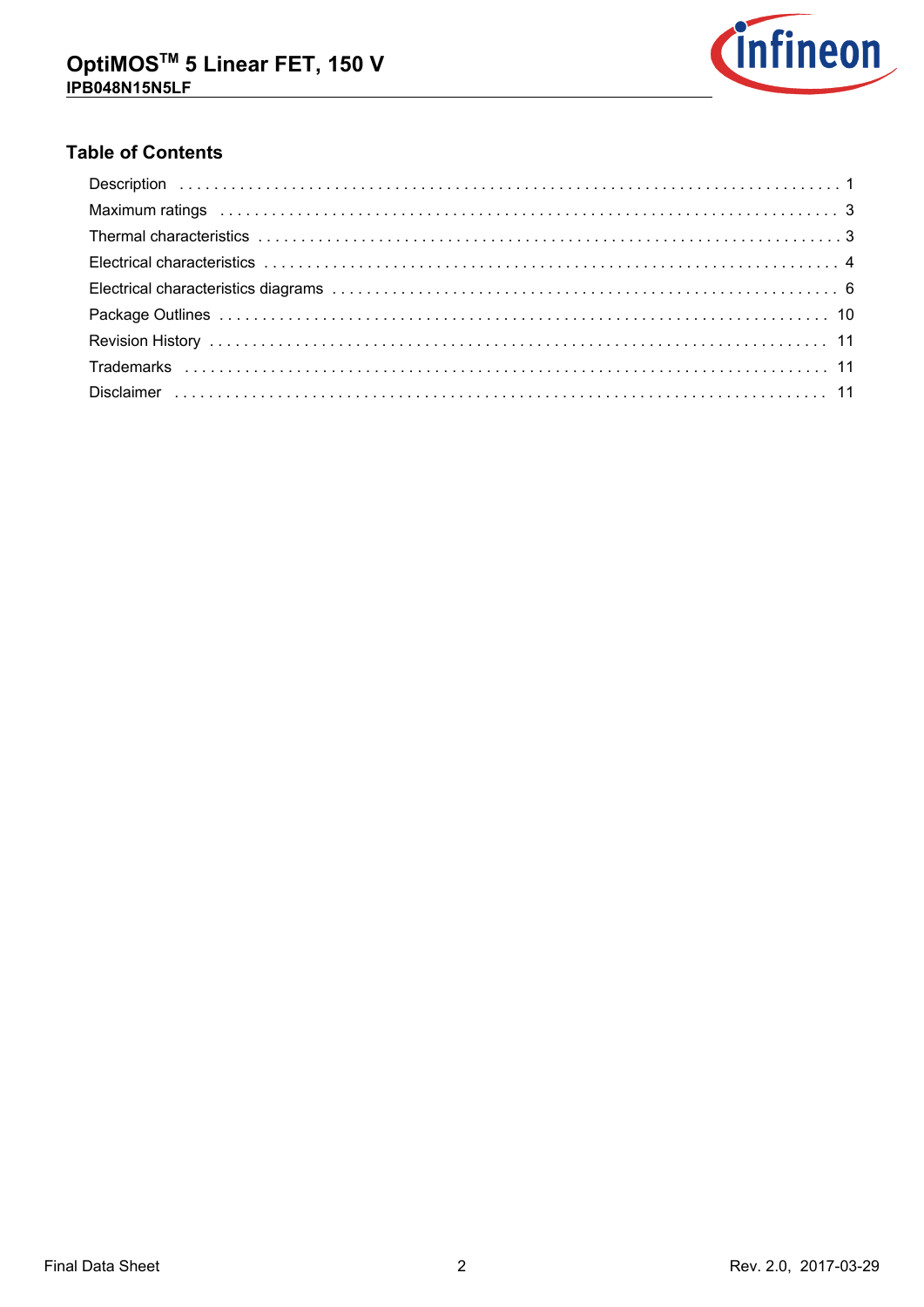

# **1-----Maximum-ratings**

at  $\rm \tau_{c}$ =25 °C, unless otherwise specified

### **Table-2-----Maximum-ratings**

|                                              |                             |       | <b>Values</b>            |      |                                                                                                                                                                                        | <b>Note / Test Condition</b>                      |  |
|----------------------------------------------|-----------------------------|-------|--------------------------|------|----------------------------------------------------------------------------------------------------------------------------------------------------------------------------------------|---------------------------------------------------|--|
| <b>Parameter</b>                             | Symbol                      | Min.  | Typ.                     | Max. | Unit                                                                                                                                                                                   |                                                   |  |
| Continuous drain current<br>$I_{\text{D}}$   |                             |       | 120<br>115<br>18         | IA.  | $V_{\text{GS}}$ =10 V, $T_{\text{C}}$ =25 °C<br>$V_{\text{GS}}$ =10 V, $T_{\text{C}}$ =100 °C<br>$V_{\text{GS}}$ =10 V, $T_{\text{C}}$ =25 °C, $R_{\text{thJA}}$ =40 K/W <sup>1)</sup> |                                                   |  |
| Pulsed drain current <sup>2)</sup>           | $I_{D,pulse}$               |       |                          | 480  | ۱A                                                                                                                                                                                     | $T_c = 25$ °C                                     |  |
| Avalanche energy, single pulse <sup>3)</sup> | $E_{AS}$                    |       |                          | 30   | ∣mJ                                                                                                                                                                                    | $I_D$ =40 A, $R_{GS}$ =25 $\Omega$                |  |
| Gate source voltage                          | $V_{\rm GS}$                | $-20$ |                          | 20   | V                                                                                                                                                                                      |                                                   |  |
| Power dissipation                            | $P_{\text{tot}}$            |       |                          | 313  | W                                                                                                                                                                                      | $T_c = 25 °C$                                     |  |
| Operating and storage temperature            | $T_{\rm j}$ , $T_{\rm stg}$ | -55   | $\overline{\phantom{0}}$ | 150  | $^{\circ}C$                                                                                                                                                                            | IEC climatic category;<br>DIN IEC 68-1: 55/150/56 |  |

## **2--Thermal-characteristics**

#### **Table-3-----Thermal-characteristics**

|                                                                |            | <b>Values</b> |                          |      | Unit |                              |  |
|----------------------------------------------------------------|------------|---------------|--------------------------|------|------|------------------------------|--|
| <b>Parameter</b>                                               | Symbol     | Min.          | Typ.                     | Max. |      | <b>Note / Test Condition</b> |  |
| Thermal resistance, junction - case                            | $R_{thJC}$ |               | 0.25                     | 0.4  | K/W  |                              |  |
| Device on PCB,<br>minimal footprint                            | $R_{thJA}$ |               |                          | 62   | K/W  |                              |  |
| Device on PCB,<br>6 cm <sup>2</sup> cooling area <sup>1)</sup> | $R_{thJA}$ |               | $\overline{\phantom{0}}$ | 40   | K/W  |                              |  |

<sup>1)</sup> Device on 40 mm x 40 mm x 1.5 mm epoxy PCB FR4 with 6 cm<sup>2</sup> (one layer, 70 µm thick) copper area for drain connection. PCB is vertical in still air.

 $2^2$  See Diagram 3 for more detailed information  $3)$  See Diagram 13 for more detailed information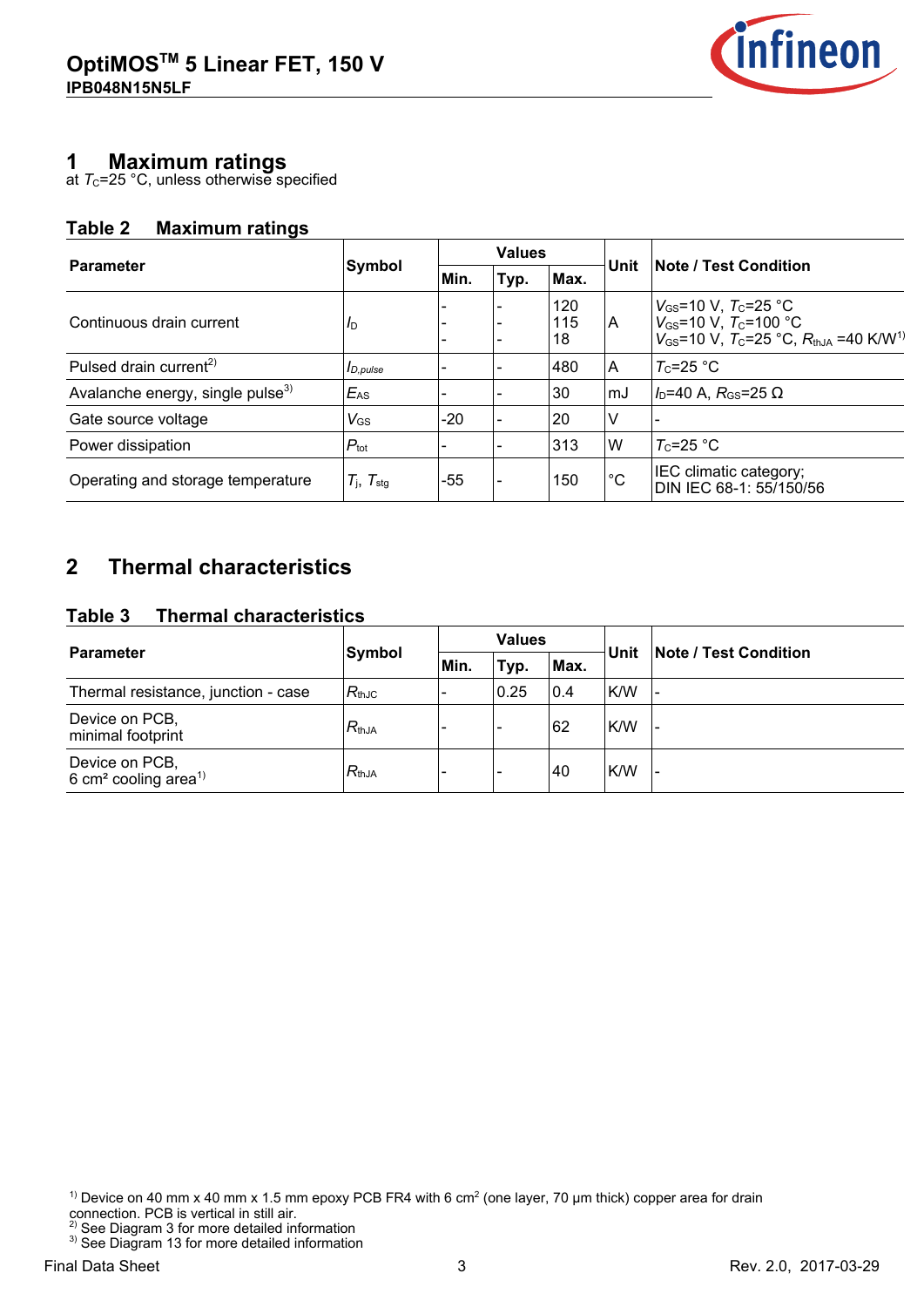

## **3--Electrical-characteristics**

#### **Table-4-----Static-characteristics**

|                                  |                     |      | <b>Values</b>            |           |            |                                                                                               |  |
|----------------------------------|---------------------|------|--------------------------|-----------|------------|-----------------------------------------------------------------------------------------------|--|
| <b>Parameter</b>                 | Symbol              | Min. | Typ.                     | Max.      | Unit       | <b>Note / Test Condition</b>                                                                  |  |
| Drain-source breakdown voltage   | $V_{(BR)DSS}$       | 150  | $\overline{\phantom{a}}$ |           | V          | $V_{\rm GS} = 0 \, V, I_{\rm D} = 1 \, \text{mA}$                                             |  |
| Gate threshold voltage           | $V_{\text{GS(th)}}$ | 3.3  | 4.1                      | 4.9       | v          | $V_{DS} = V_{GS}$ , $I_D = 255 \mu A$                                                         |  |
| Zero gate voltage drain current  | $I_{\text{DSS}}$    |      | 10                       | 2<br>100  | μA         | $V_{DS}$ =120 V, $V_{GS}$ =0 V, $T_j$ =25 °C<br>$V_{DS}$ =120 V, $V_{GS}$ =0 V, $T_j$ =125 °C |  |
| Gate-source leakage current      | $I$ <sub>GSS</sub>  |      | 2<br>$-2$                | 5<br>$-5$ | μA         | $V_{\rm GS}$ =20 V, $V_{\rm DS}$ =0 V<br>$V_{GS}$ =-10 V, $V_{DS}$ =0 V                       |  |
| Drain-source on-state resistance | $R_{DS(on)}$        |      | 3.9                      | 4.8       | $ m\Omega$ | $V_{\text{GS}}$ =10 V, $I_{\text{D}}$ =100 A                                                  |  |
| Gate resistance <sup>1)</sup>    | $R_{\rm G}$         |      | 25                       | 38        | $\Omega$   |                                                                                               |  |
| Transconductance                 | $g_{\text{fs}}$     | 17   | 34                       |           | <b>S</b>   | $ V_{DS}  > 2 I_D R_{DS(on)max}$ , $I_D$ =100 A                                               |  |

## **Table-5-----Dynamic-characteristics1)**

| <b>Parameter</b>             |                     | <b>Values</b> |                  |      |      |                                                                                      |  |
|------------------------------|---------------------|---------------|------------------|------|------|--------------------------------------------------------------------------------------|--|
|                              | Symbol              | Min.          | Typ.             | Max. | Unit | <b>Note / Test Condition</b>                                                         |  |
| Input capacitance            | $C_{iss}$           |               | 290              | 380  | pF   | $V_{\text{GS}} = 0 \text{ V}$ , $V_{\text{DS}} = 75 \text{ V}$ , $f = 1 \text{ MHz}$ |  |
| Output capacitance           | $C_{\rm oss}$       |               | 1400             | 1800 | pF   | $V_{\text{GS}} = 0 \text{ V}$ , $V_{\text{DS}} = 75 \text{ V}$ , $f = 1 \text{ MHz}$ |  |
| Reverse transfer capacitance | $C_{\text{rss}}$    |               | 13               | 23   | pF   | $V_{\rm GS} = 0$ V, $V_{\rm DS} = 75$ V, $f = 1$ MHz                                 |  |
| Turn-on delay time           | $t_{\text{d}(on)}$  |               | $\boldsymbol{8}$ |      | ∣ns  | $V_{DD}$ =75 V, $V_{GS}$ =10 V, $I_D$ =60 A,<br>$R_{\text{G,ext}}$ =1.6 $\Omega$     |  |
| Rise time                    | $t_{\mathsf{r}}$    |               | 48               |      | ns   | $V_{DD}$ =75 V. $V_{GS}$ =10 V. $I_D$ =60 A.<br>$R_{\rm G, ext}$ =1.6 $\Omega$       |  |
| Turn-off delay time          | $t_{d(\text{off})}$ |               | 42               |      | ∣ns  | $V_{DD}$ =75 V, $V_{GS}$ =10 V, $I_D$ =60 A,<br>$R_{\rm G, ext}$ =1.6 $\Omega$       |  |
| Fall time                    | tŧ                  |               | 10               |      | ∣ns  | $V_{DD}$ =75 V, $V_{GS}$ =10 V, $I_D$ =60 A,<br>$R_{\rm G, ext}$ =1.6 $\Omega$       |  |

#### **Table-6-----Gate-charge-characteristics2)**

| <b>Parameter</b>                   | Symbol               | <b>Values</b> |      |                          | Unit | <b>Note / Test Condition</b>                     |
|------------------------------------|----------------------|---------------|------|--------------------------|------|--------------------------------------------------|
|                                    |                      | Min.          | Typ. | Max.                     |      |                                                  |
| Gate to source charge              | $Q_{gs}$             |               | 2    | $\overline{\phantom{a}}$ | nC   | $V_{DD}$ =75 V, $I_D$ =60 A, $V_{GS}$ =0 to 10 V |
| Gate to drain charge <sup>1)</sup> | $Q_{\text{gd}}$      |               | 56   |                          | пC   | $V_{DD}$ =75 V, $I_D$ =60 A, $V_{GS}$ =0 to 10 V |
| Gate charge total <sup>1)</sup>    | $Q_{g}$              |               | 84   |                          | nC   | $V_{DD}$ =75 V, $I_D$ =60 A, $V_{GS}$ =0 to 10 V |
| Gate plateau voltage               | $V_{\text{plateau}}$ |               |      |                          | ΙV   | $V_{DD}$ =75 V, $I_D$ =60 A, $V_{GS}$ =0 to 10 V |
| Output charge <sup>1)</sup>        | $Q_{\rm oss}$        |               | 211  | 280                      | пC   | $V_{DD}$ =75 V, $V_{GS}$ =0 V                    |

 $2)$  See "Gate charge waveforms" for parameter definition

 $1)$  Defined by design. Not subject to production test.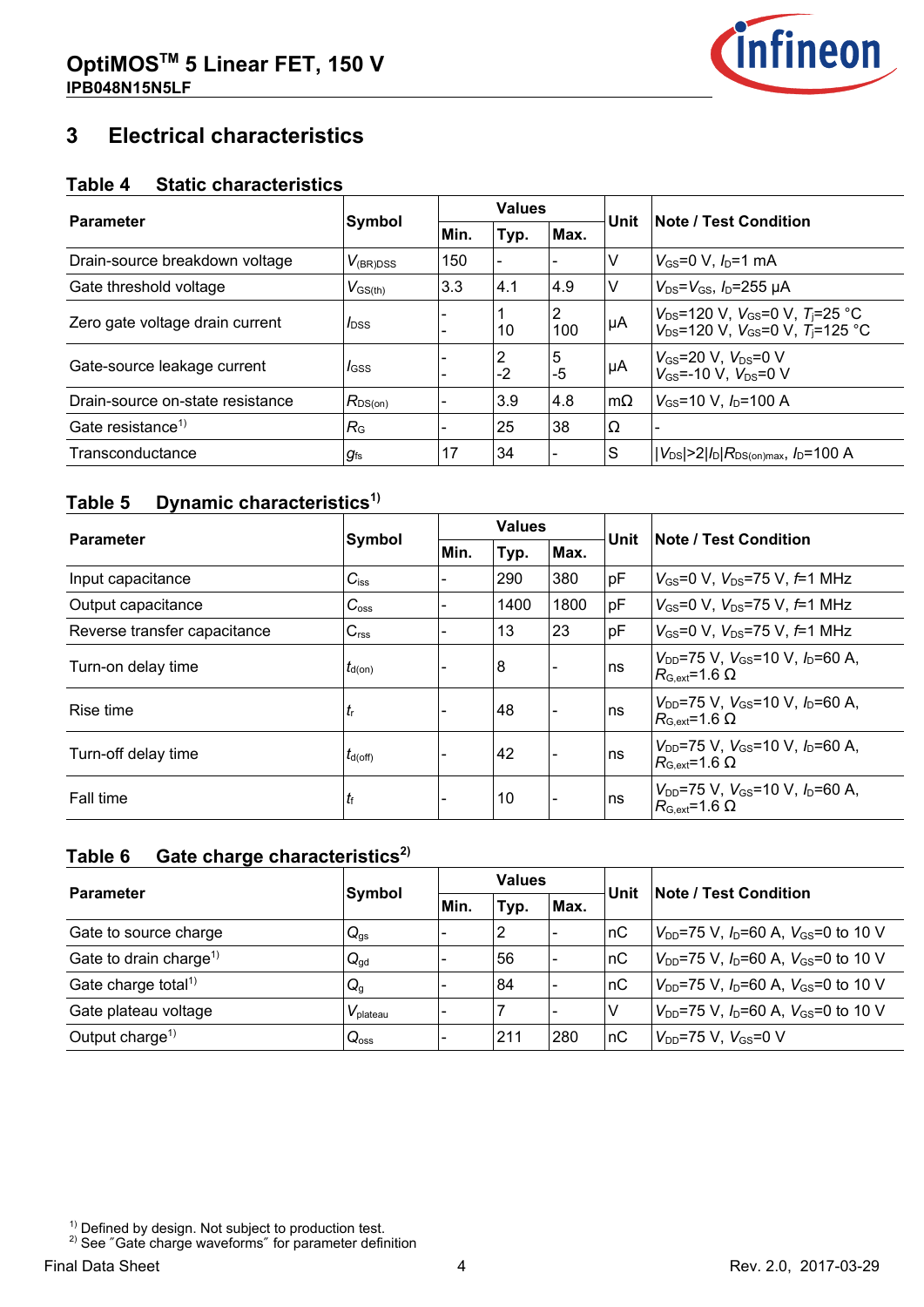

# **Table-7-----Reverse-diode**

| <b>Parameter</b>                      | Symbol               |            | <b>Values</b> |      | Unit | <b>Note / Test Condition</b>                                       |  |
|---------------------------------------|----------------------|------------|---------------|------|------|--------------------------------------------------------------------|--|
|                                       |                      | <b>Min</b> | Typ.          | Max. |      |                                                                    |  |
| Diode continuous forward current      | Is                   |            |               | 120  | ١A   | $T_c = 25 °C$                                                      |  |
| Diode pulse current                   | I <sub>S,pulse</sub> |            |               | 480  | A    | $T_c = 25 °C$                                                      |  |
| Diode forward voltage                 | $V_{SD}$             |            | 0.93          | 1.2  | ΙV   | $V_{\text{GS}}$ =0 V, I <sub>F</sub> =100 A, T <sub>i</sub> =25 °C |  |
| Reverse recovery time <sup>1)</sup>   | $I_{rr}$             |            | 60            |      | ns   | $V_R$ =75 V, $I_F$ =60 A, d $I_F$ /dt=100 A/µs                     |  |
| Reverse recovery charge <sup>1)</sup> | $Q_{rr}$             |            | 81            |      | nC   | $V_R$ =75 V, $I_F$ =60 A, di <sub>F</sub> /dt=100 A/µs             |  |

<sup>&</sup>lt;sup>1)</sup> Defined by design. Not subject to production test.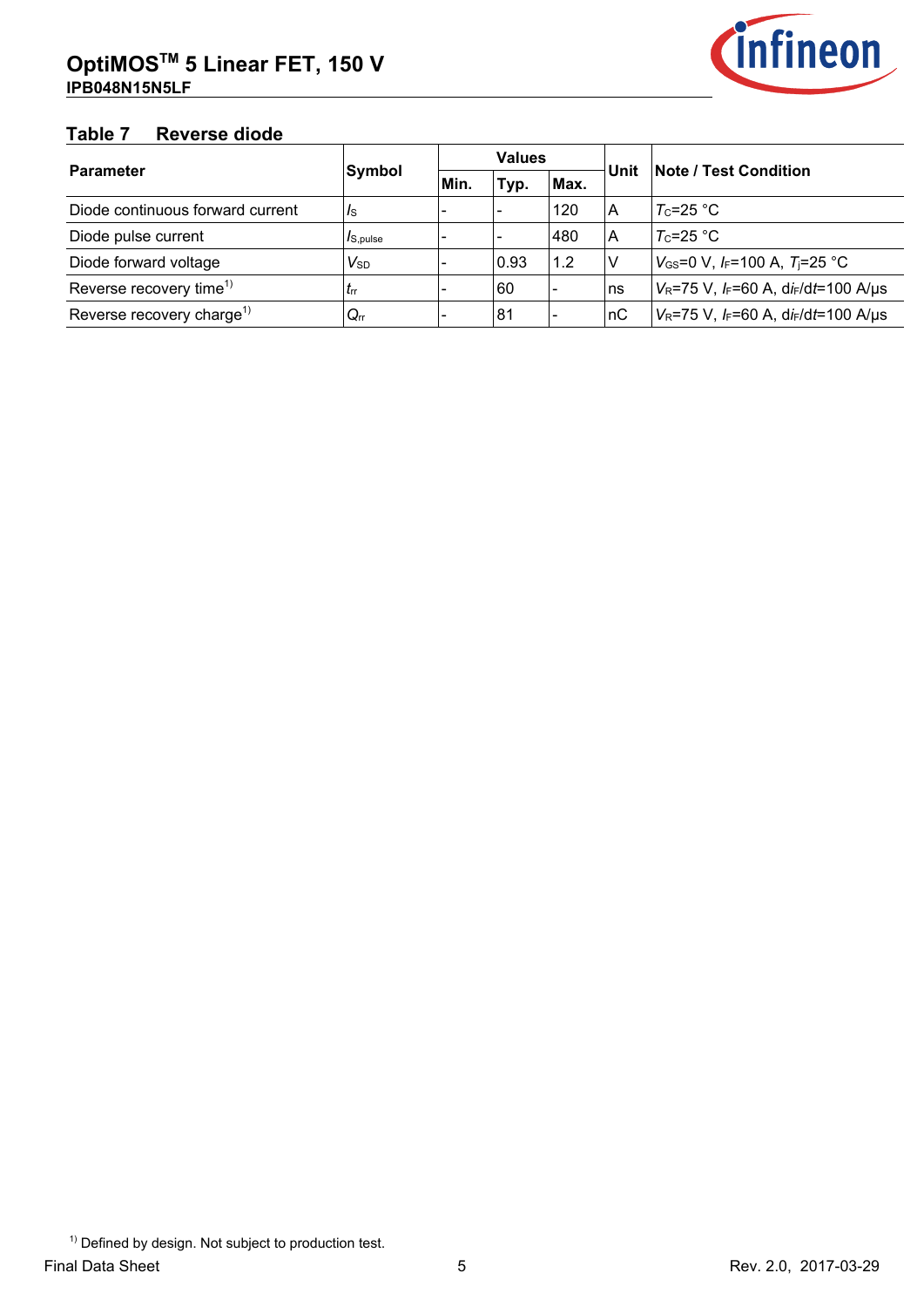

## **4--Electrical-characteristics-diagrams**



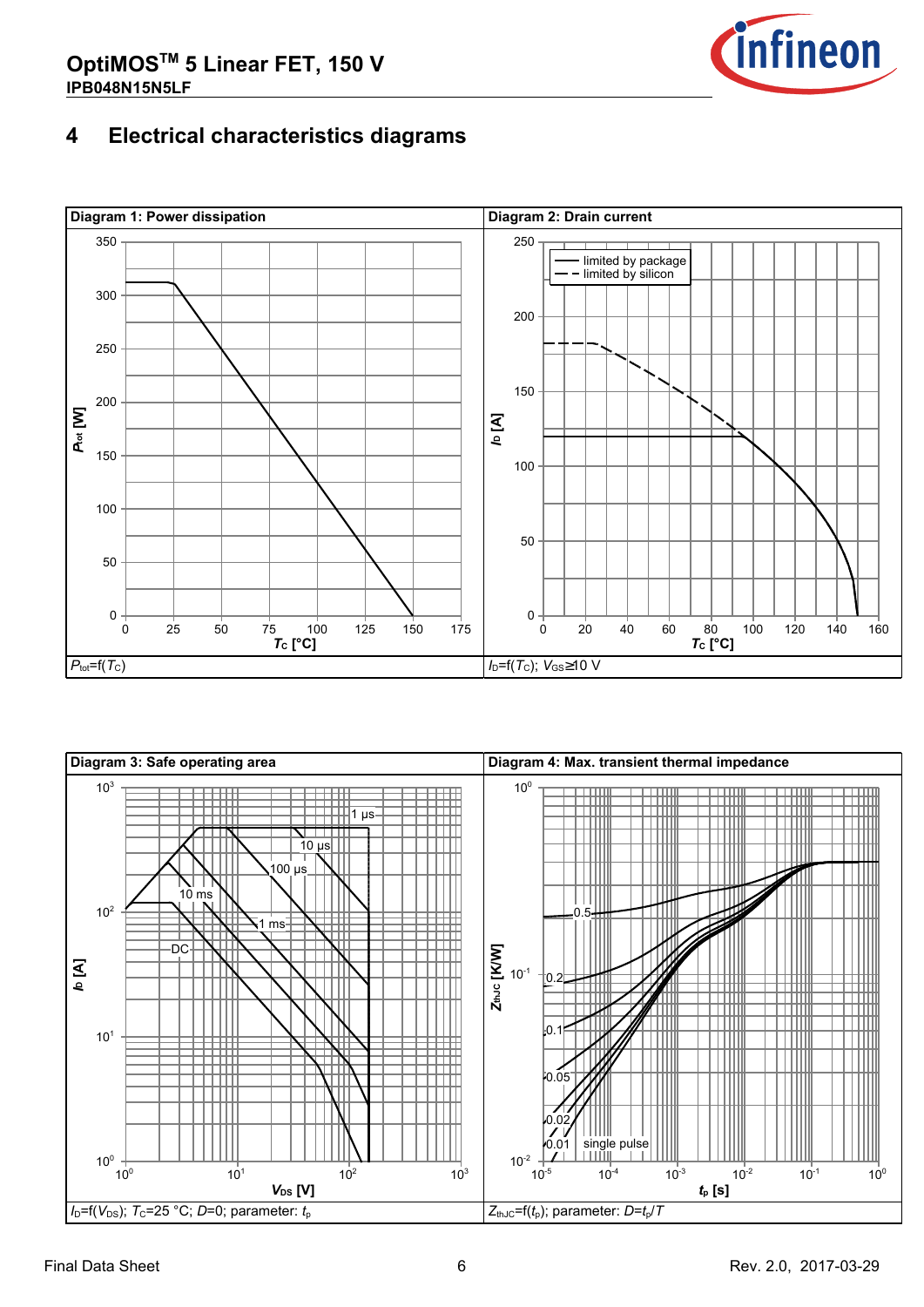



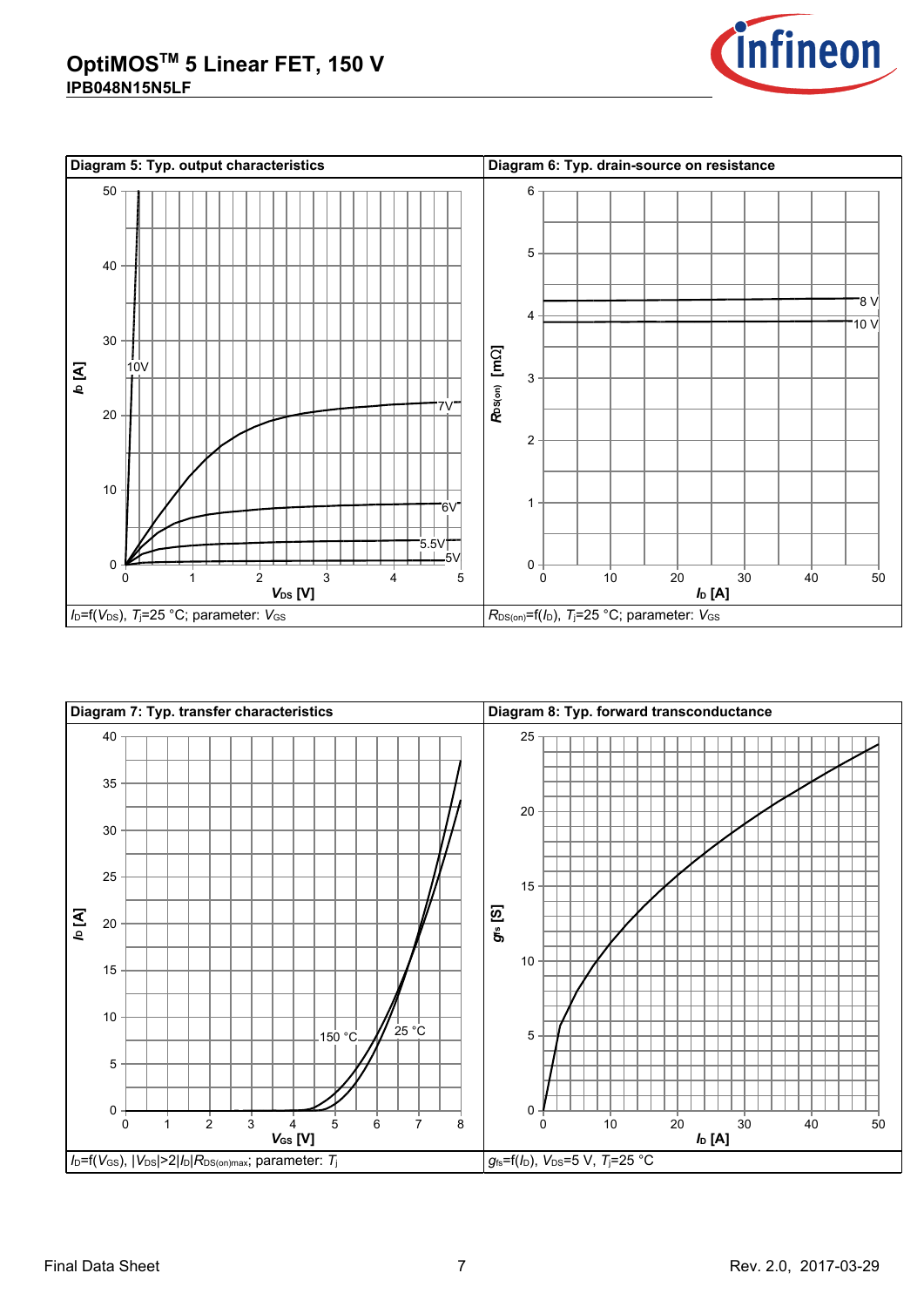



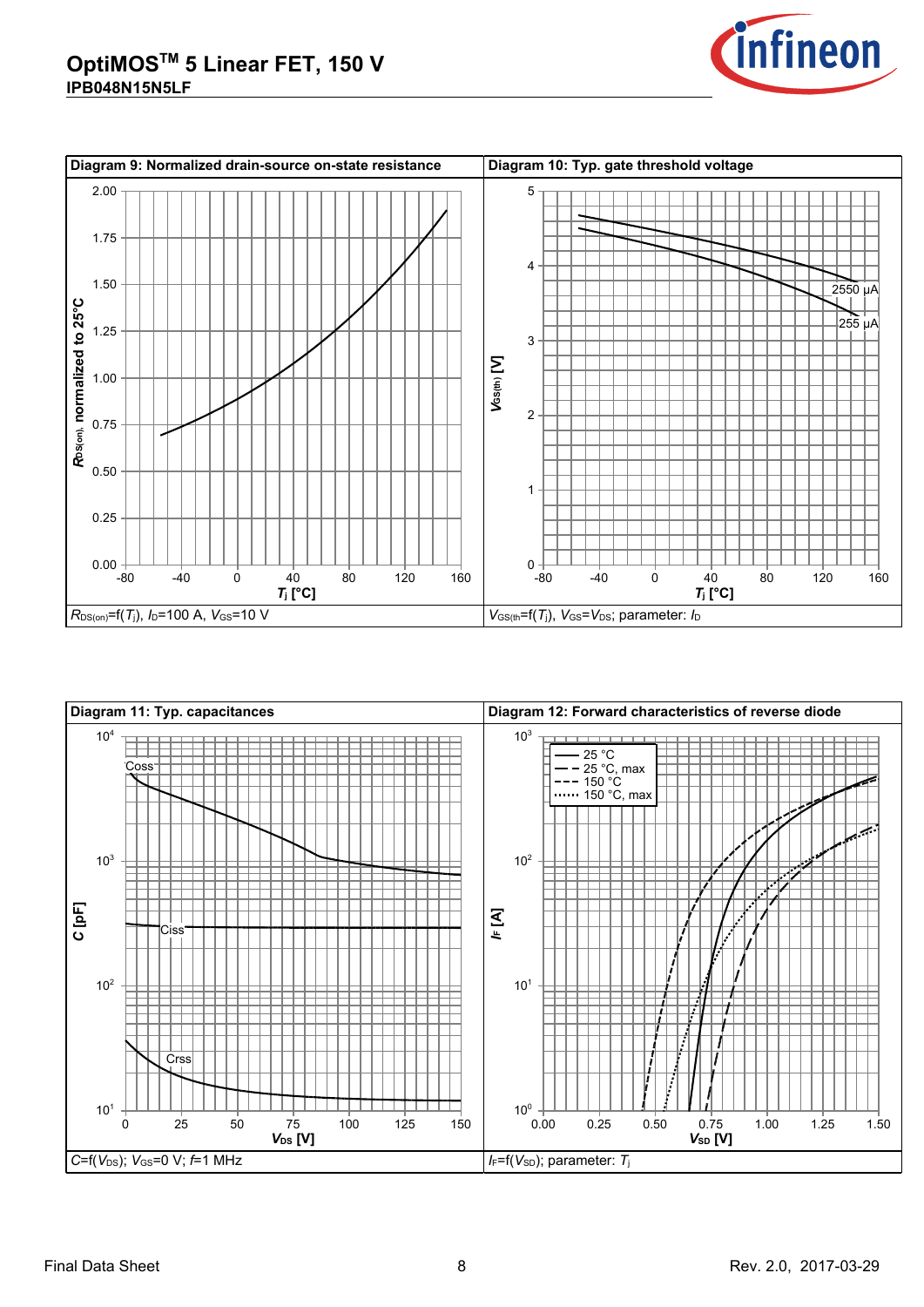



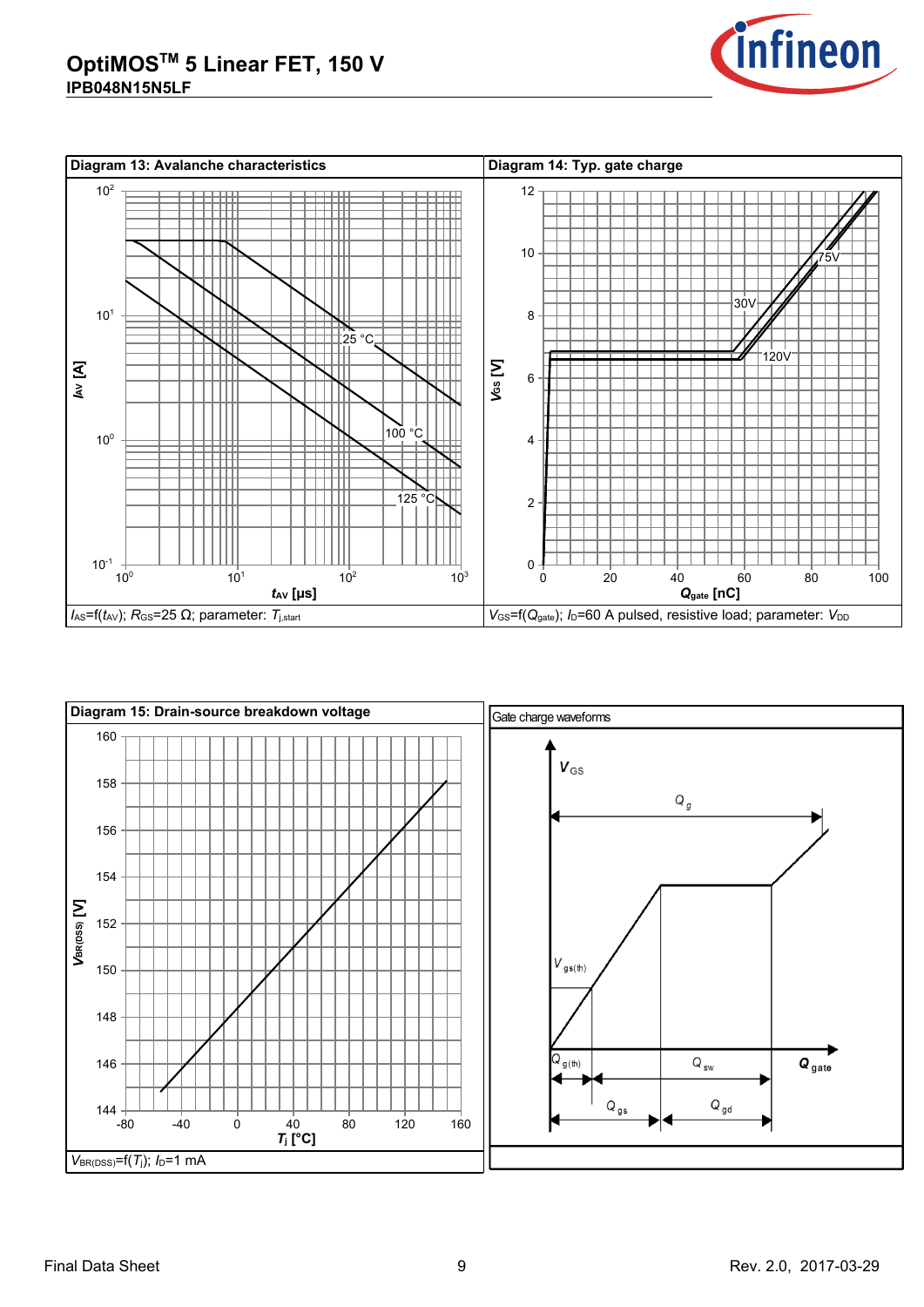

## **5--Package-Outlines**





| <b>DIM</b>     |            | <b>MILLIMETERS</b> |            | <b>INCHES</b>      |                |  |  |  |
|----------------|------------|--------------------|------------|--------------------|----------------|--|--|--|
|                | <b>MIN</b> | <b>MAX</b>         | <b>MIN</b> | MAX                |                |  |  |  |
| А              | 4.30       | 4.57               | 0.169      | 0.180              |                |  |  |  |
| A1             | 0.00       | 0.25               | 0.000      | 0.010              |                |  |  |  |
| b              | 0.65       | 0.85               | 0.026      | 0.033              | <b>DOCUME</b>  |  |  |  |
| b <sub>2</sub> | 0.95       | 1.15               | 0.037      | 0.045              | Z8B0000        |  |  |  |
| C              | 0.33       | 0.65               | 0.013      | 0.026              |                |  |  |  |
| c2             | 1.17       | 1.40               | 0.046      | 0.055              | <b>SCALE</b>   |  |  |  |
| D              | 8.51       | 9.45               | 0.335      | 0.372              |                |  |  |  |
| D1             | 7.10       | 7.90               | 0.280      | 0.311              |                |  |  |  |
| Е              | 9.80       | 10.31              | 0.386      | 0.406              | $\mathbf{0}$   |  |  |  |
| E1             | 6.50       | 8.60               | 0.256      | 0.339              | 5              |  |  |  |
| е              | 2.54       |                    | 0.100      |                    |                |  |  |  |
| e1             | 5.08       |                    | 0.200      |                    |                |  |  |  |
| N              |            | $\overline{2}$     |            | <b>EUROPEAN PF</b> |                |  |  |  |
| н              | 14.61      | 15.88              | 0.575      | 0.625              |                |  |  |  |
| L              | 2.29       | 3.00               | 0.090      | 0.118              |                |  |  |  |
| L1             | 0.70       | 1.60               | 0.028      | 0.063              |                |  |  |  |
| L <sub>2</sub> | 1.00       | 1.78               | 0.039      | 0.070              |                |  |  |  |
| F <sub>1</sub> | 16.05      | 16.25              | 0.632      | 0.640              |                |  |  |  |
| F <sub>2</sub> | 9.30       | 9.50               | 0.366      | 0.374              | <b>ISSUE D</b> |  |  |  |
| F <sub>3</sub> | 4.50       | 4.70               | 0.177      | 0.185              | $30 - 08 - 2$  |  |  |  |
| F4             | 10.70      | 10.90              | 0.421      | 0.429              |                |  |  |  |
| F <sub>5</sub> | 3.65       | 3.85               | 0.144      | 0.152              | <b>REVIS</b>   |  |  |  |
| F6             | 1.25       | 1.45               | 0.049      | 0.057              | 01             |  |  |  |



## **Figure-1-Dutline PG-TO 263-3, dimensions in mm/inches**